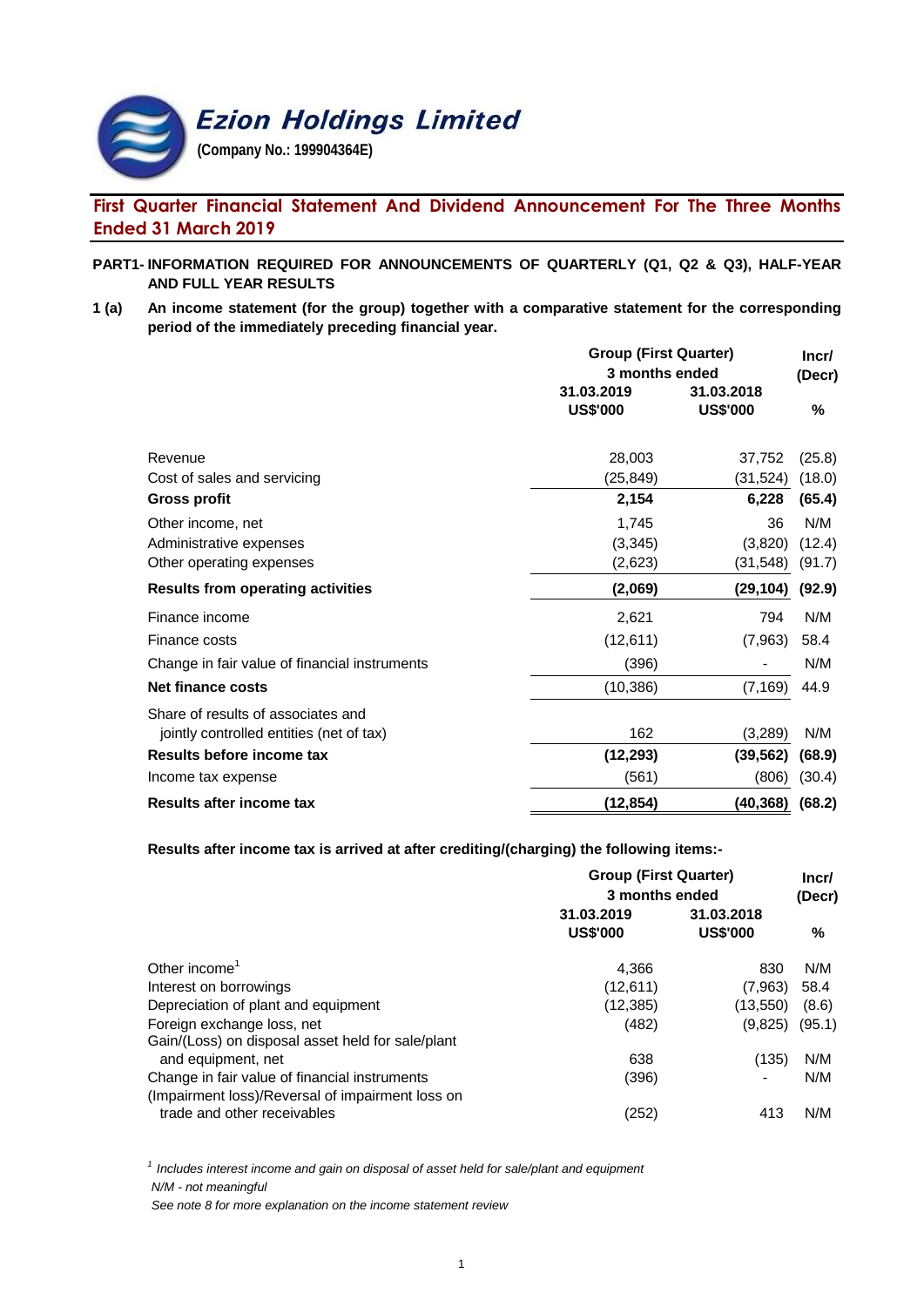**1(b)(i) Statement of financial position (for the issuer and group), together with a comparative statement as at the end of the immediately preceding financial year.**

|                                           | Group                         |                               | Company                       |                               |  |
|-------------------------------------------|-------------------------------|-------------------------------|-------------------------------|-------------------------------|--|
|                                           | 31.03.2019<br><b>US\$'000</b> | 31.12.2018<br><b>US\$'000</b> | 31.03.2019<br><b>US\$'000</b> | 31.12.2018<br><b>US\$'000</b> |  |
| <b>Non-current assets</b>                 |                               |                               |                               |                               |  |
| Plant and equipment                       | 910,898                       | 919,069                       | 185                           | 173                           |  |
| <b>Subsidiaries</b>                       |                               |                               | 95,886                        | 95,886                        |  |
| Loans to subsidiaries                     |                               |                               | 370,186                       | 372,891                       |  |
| Joint ventures                            | 5,789                         | 7,011                         | 88                            | 88                            |  |
| Loans to joint ventures                   | 89,243                        | 88,877                        | 25,756                        | 25,501                        |  |
| Associates                                | 18,983                        | 16,943                        | 14,319                        | 14,513                        |  |
| Loan to associates                        | 21,287                        | 21,287                        | 21,287                        | 21,093                        |  |
| Other assets                              | 31,975                        | 30,385                        | 24,012                        | 24,266                        |  |
|                                           | 1,078,175                     | 1,083,572                     | 551,719                       | 554,411                       |  |
| <b>Current assets</b>                     |                               |                               |                               |                               |  |
| Trade receivables                         | 67,785                        | 69,263                        | 8,211                         | 7,848                         |  |
| Other current assets                      | 135,633                       | 138,075                       | 18,907                        | 17,571                        |  |
| Asset held for sale                       |                               | 2,162                         |                               |                               |  |
| Cash and cash equivalents                 | 49,808                        | 49,029                        | 10,627                        | 9,237                         |  |
|                                           | 253,226                       | 258,529                       | 37,745                        | 34,656                        |  |
| <b>Total assets</b>                       | 1,331,401                     | 1,342,101                     | 589,464                       | 589,067                       |  |
| <b>Equity</b>                             |                               |                               |                               |                               |  |
| Share capital                             | 934,656                       | 930,509                       | 934,656                       | 930,509                       |  |
| Perpetual securities                      | 14,938                        | 14,938                        | 14,938                        | 14,938                        |  |
| Redeemable exchangeable preference shares | 23,464                        | 23,464                        |                               |                               |  |
| Reserves                                  | 2,355                         | 3,140                         | (1, 814)                      | (767)                         |  |
| <b>Accumulated losses</b>                 | (1, 239, 549)                 | (1,226,803)                   | (1,739,457)                   | (1,735,448)                   |  |
| <b>Total equity</b>                       | (264, 136)                    | (254, 752)                    | (791, 677)                    | (790, 768)                    |  |
| <b>Non-current liabilities</b>            |                               |                               |                               |                               |  |
| <b>Financial liabilities</b>              | 1,275,645                     | 1,276,064                     | 823,217                       | 822,735                       |  |
| Debt securities                           | 120,620                       | 118,701                       | 120,620                       | 118,701                       |  |
| Other payables                            | 25,635                        | 29,760                        | 80,921                        | 85,046                        |  |
|                                           | 1,421,900                     | 1,424,525                     | 1,024,758                     | 1,026,482                     |  |
| <b>Current liabilities</b>                |                               |                               |                               |                               |  |
| Trade payables                            | 72,196                        | 72,333                        | (203)                         | 69                            |  |
| Other payables                            | 78,815                        | 77,572                        | 343,445                       | 340,328                       |  |
| <b>Financial liabilities</b>              | 12,431                        | 12,246                        | 9,431                         | 9,246                         |  |
| Provision for taxation                    | 10,195                        | 10,177                        | 3,710                         | 3,710                         |  |
|                                           | 173,637                       | 172,328                       | 356,383                       | 353,353                       |  |
| <b>Total liabilities</b>                  | 1,595,537                     | 1,596,853                     | 1,381,141                     | 1,379,835                     |  |
| <b>Total equity and liabilities</b>       | 1,331,401                     | 1,342,101                     | 589,464                       | 589,067                       |  |

*See note 8 for more explanation on the statement of financial position review*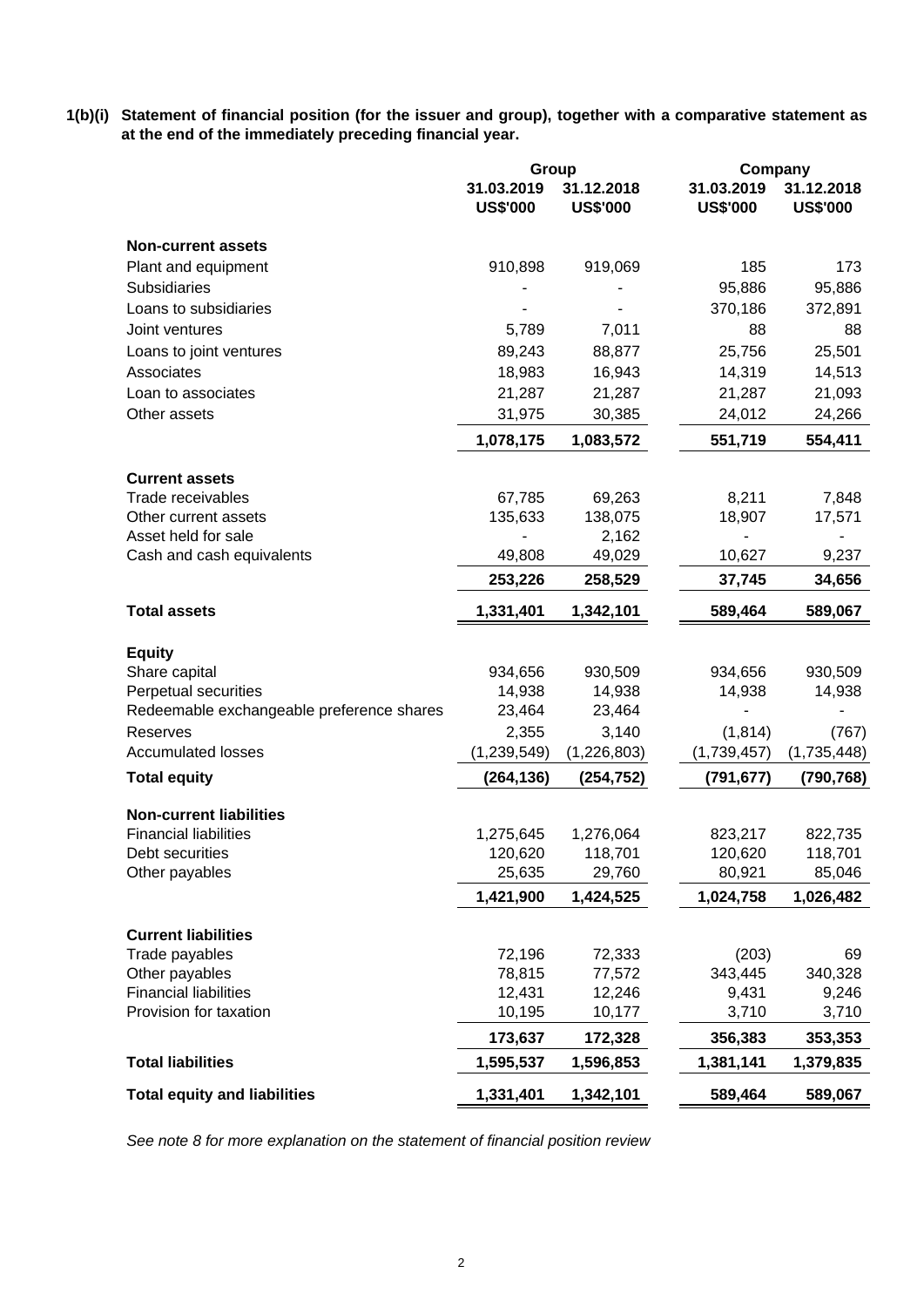#### **1(b)(ii) Aggregate amount of group's borrowings and debt securities.**

**Amount repayable in one year or less, or on demand**

| As at 31.03.2019 |           |  |  |  |  |  |
|------------------|-----------|--|--|--|--|--|
| Secured          | Unsecured |  |  |  |  |  |
| US\$'000         | US\$'000  |  |  |  |  |  |
| 3,608            | 8,823     |  |  |  |  |  |

| As at 31.03.2019 |           |  | As at 31.12.2018 |           |
|------------------|-----------|--|------------------|-----------|
| Secured          | Unsecured |  | Secured          | Unsecured |
| US\$'000         | US\$'000  |  | US\$'000         | US\$'000  |
| 3.608            | 8.823     |  | 3.611            | 8.635     |

**Amount repayable after one year**

| As at 31.03.2019     |           |  |  |  |
|----------------------|-----------|--|--|--|
| Secured              | Unsecured |  |  |  |
| US\$'000<br>US\$'000 |           |  |  |  |
| 1,275,645<br>120,620 |           |  |  |  |

| As at 31.03.2019 |           | As at 31.12.2018 |           |           |  |
|------------------|-----------|------------------|-----------|-----------|--|
| Secured          | Unsecured |                  | Secured   | Unsecured |  |
| US\$'000         | US\$'000  |                  | US\$'000  | US\$'000  |  |
| 1,275,645        | 120,620   |                  | 1,276,064 | 118,701   |  |

#### **Details of any collateral**

The Group's vessels are pledged to financial institutions as security for the term loans.

Included in cash and cash equivalents an amount of US\$32,703,000 (31 December 2018: US\$32,171,000) being restricted or earmarked by the banks for various facilities granted.

## **1(b)(iii) Statement of comprehensive income for three months ended 31 March 2019**

|                                                                                                                                                                                            |                               | <b>Group (First Quarter)</b><br>3 months ended |                      |
|--------------------------------------------------------------------------------------------------------------------------------------------------------------------------------------------|-------------------------------|------------------------------------------------|----------------------|
|                                                                                                                                                                                            | 31.03.2019<br><b>US\$'000</b> | 31.03.2018<br><b>US\$'000</b>                  | Incr/<br>(Decr)<br>% |
| Results after income tax                                                                                                                                                                   | (12, 854)                     | (40, 368)                                      | (68.2)               |
| Other comprehensive income                                                                                                                                                                 |                               |                                                |                      |
| Items that may be reclassified subsequently to profit<br>or loss:                                                                                                                          |                               |                                                |                      |
| Translation differences relating to financial<br>statements of foreign operations<br>Change in fair value of equity investments at FVOCI<br>Exchange differences on monetary items forming | 1,042<br>(840)                | 2,309                                          | (54.9)<br>N/M        |
| part of net investment in foreign operations<br>Effective portion of changes in fair value of<br>cash flow hedges                                                                          | (780)<br>(207)                | ٠<br>255                                       | N/M<br>N/M           |
| Other comprehensive (loss)/income<br>for the period                                                                                                                                        | (785)                         | 2,564                                          | N/M                  |
| Total comprehensive loss for the period                                                                                                                                                    | (13, 639)                     | (37, 804)                                      | (63.9)               |
| Attributable to:                                                                                                                                                                           |                               |                                                |                      |
| Owners of the Company                                                                                                                                                                      | (13,639)                      | (37, 804)                                      | (63.9)               |

Note :

There are no tax effects relating to each component of other comprehensive income for the period.

*N/M - not meaningful*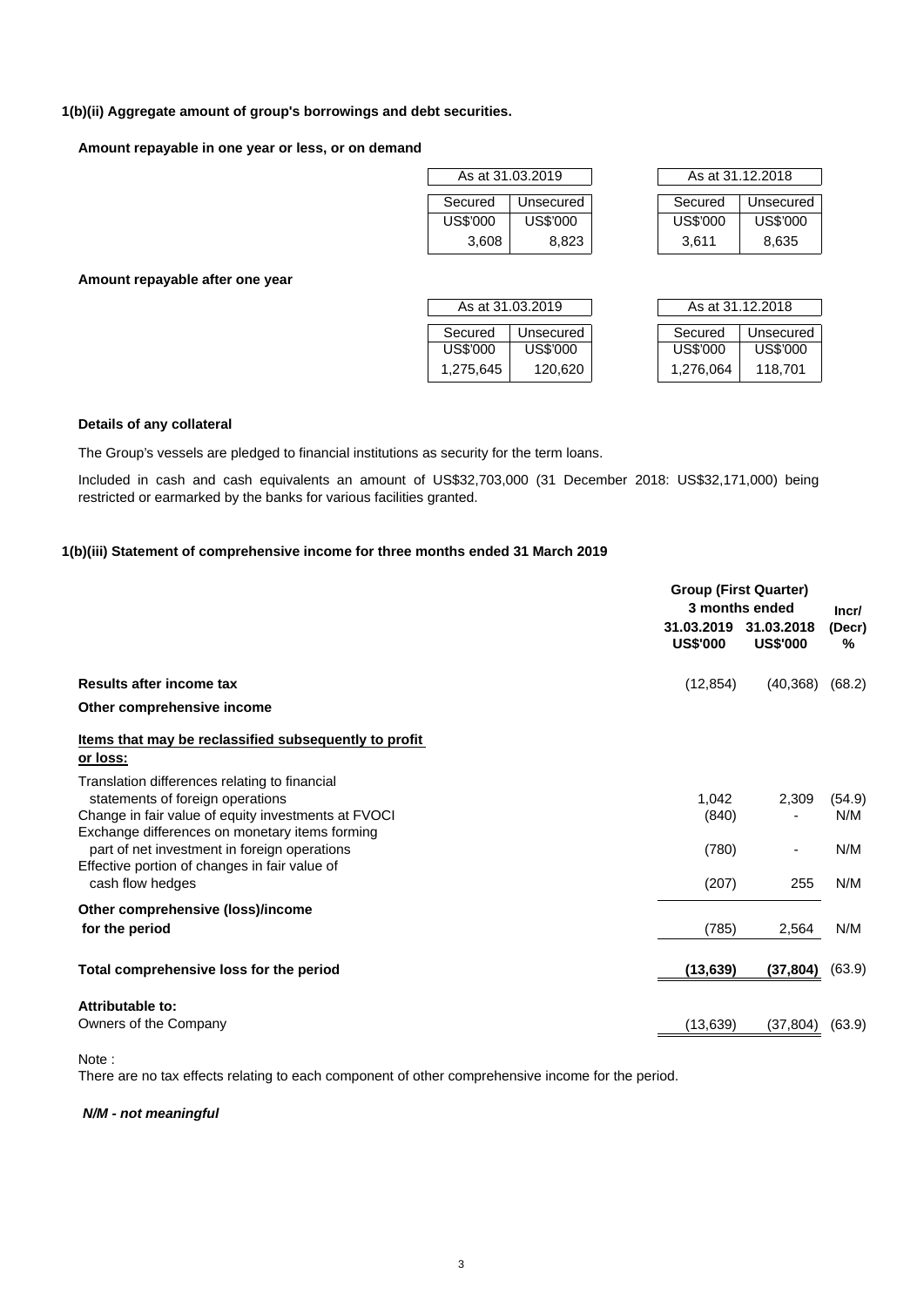**1(c) Statement of cash flows (for the group), together with a comparative statement for the corresponding period of the immediately preceding financial year.**

|                                                                    | <b>Group (First Quarter)</b><br>3 months ended |                               |  |
|--------------------------------------------------------------------|------------------------------------------------|-------------------------------|--|
|                                                                    | 31.03.2019<br><b>US\$'000</b>                  | 31.03.2018<br><b>US\$'000</b> |  |
| Cash flows from operating activities                               |                                                |                               |  |
| Results after income tax                                           | (12, 854)                                      | (40, 368)                     |  |
| Adjustments for:                                                   |                                                |                               |  |
| Income tax expense                                                 | 561                                            | 806                           |  |
| Depreciation expense                                               | 12,385                                         | 13,550                        |  |
| Change in fair value of financial instruments                      | 396                                            |                               |  |
| (Gain)/Loss on disposal of asset held for sale/plant and equipment | (638)                                          | 135                           |  |
| Foreign exchange loss, net                                         | 482                                            | 9,825                         |  |
| Finance income                                                     | (2,621)                                        | (794)                         |  |
| Finance costs                                                      | 12,611                                         | 7,963                         |  |
| Impairment loss/(Reversal of impairment loss) on trade and         |                                                |                               |  |
| other receivables                                                  | 252                                            | (413)                         |  |
| Equity-settled share-based payment transactions                    | 108                                            | 152                           |  |
| Share of results of associates and jointly controlled entities     | (162)                                          | 3,289                         |  |
| Operating cash flow before working capital changes                 | 10,520                                         | (5,855)                       |  |
|                                                                    |                                                |                               |  |
| Changes in working capital:                                        |                                                |                               |  |
| Trade receivables and other assets                                 | 2,492                                          | 9,684                         |  |
| Trade and other payables                                           | (4,259)<br>8,753                               | 10,241<br>14,070              |  |
| Cash generated from operating activities                           |                                                |                               |  |
| Income tax paid                                                    | (543)<br>8,210                                 | (952)<br>13,118               |  |
| Net cash generated from operating activities                       |                                                |                               |  |
| Cash flows from investing activities                               |                                                |                               |  |
| Purchase of plant and equipment                                    | (4,209)                                        | (2,594)                       |  |
| Proceeds from disposal of asset held for sale/plant and equipment  | 2,800                                          | 2,245                         |  |
| Investments in joint ventures                                      |                                                | (882)                         |  |
| Interest received                                                  | 155                                            | 553                           |  |
| Net cash used in investing activities                              | (1, 254)                                       | (678)                         |  |
|                                                                    |                                                |                               |  |
| Cash flows from financing activities<br>Proceeds from borrowings   |                                                | 93,360                        |  |
| Repayment of borrowings                                            | (3, 153)                                       | (108, 183)                    |  |
| Interest paid                                                      | (3,540)                                        | (3,601)                       |  |
| Net cash used in financing activities                              | (6, 693)                                       | (18, 424)                     |  |
|                                                                    |                                                |                               |  |
| Net increase/(decrease) in cash and cash equivalents               | 263                                            | (5,984)                       |  |
| Cash and cash equivalents at beginning of the period               | 49,029                                         | 46,469                        |  |
| Effect of exchange rate fluctuations                               | 516                                            | 2,190                         |  |
| Cash and cash equivalents at end of the period                     | 49,808                                         | 42,675                        |  |

*See note 8 for explanation on the statement of cash flows review*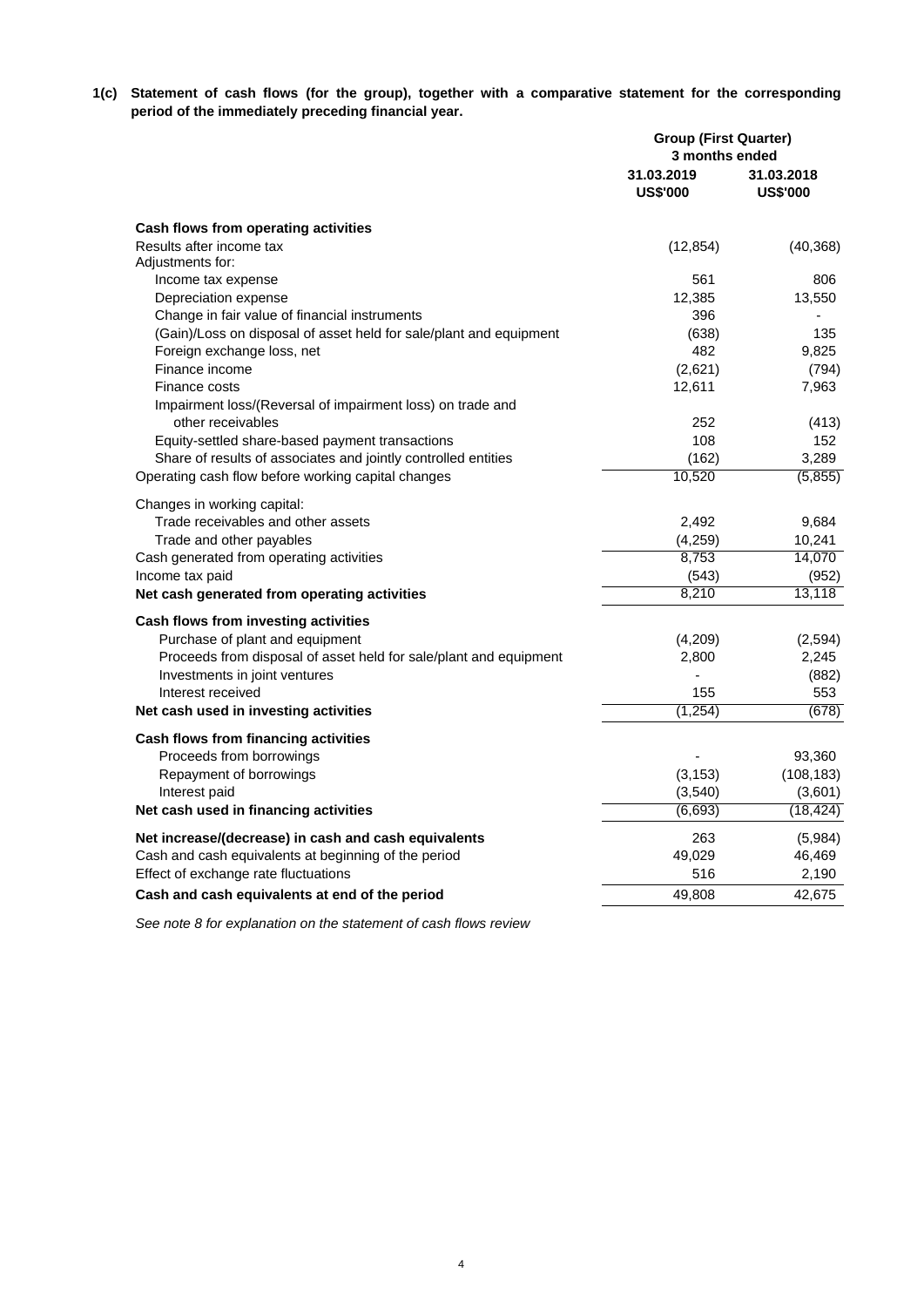#### 1(d)(i) A statement (for the issuer and group) showing either (i) all changes in equity or (ii) changes in equity other than those arising from capitalisation issues and distributions to shareholders, together with a comparative statement for the corresponding period of the immediately **preceding financial year.**

|                                                            | Share<br>capital | Perpetual<br>securities | Redeemable<br>exchangeable<br>preference<br>shares | Treasury<br>shares | Foreign<br>currency<br>translation<br>reserve | Hedging<br>reserve | reserve                  | Fair value Accumulated<br>losses | <b>Total equity</b> |
|------------------------------------------------------------|------------------|-------------------------|----------------------------------------------------|--------------------|-----------------------------------------------|--------------------|--------------------------|----------------------------------|---------------------|
|                                                            | <b>US\$'000</b>  | <b>US\$'000</b>         | <b>US\$'000</b>                                    | <b>US\$'000</b>    | <b>US\$'000</b>                               | <b>US\$'000</b>    | <b>US\$'000</b>          | <b>US\$'000</b>                  | <b>US\$'000</b>     |
| Group                                                      |                  |                         |                                                    |                    |                                               |                    |                          |                                  |                     |
| At 1 January 2018                                          | 648,940          | 116,499                 | 23,464                                             | (1,480)            | 3,788                                         | 951                | ٠                        | (895, 156)                       | (102, 994)          |
| Total comprehensive loss                                   |                  |                         |                                                    |                    |                                               |                    |                          |                                  |                     |
| for the period                                             |                  |                         |                                                    | $\blacksquare$     | 2,309                                         | 255                | ٠                        | (40, 368)                        | (37, 804)           |
| Transactions with owners,                                  |                  |                         |                                                    |                    |                                               |                    |                          |                                  |                     |
| recognised directly in equity                              |                  |                         |                                                    |                    |                                               |                    |                          |                                  |                     |
| Accrued perpetual securities                               |                  |                         |                                                    |                    |                                               |                    |                          |                                  |                     |
| distributions                                              |                  |                         |                                                    |                    |                                               |                    |                          | 799                              | 799                 |
| Share-based payment<br>transactions                        |                  |                         | ä,                                                 |                    |                                               |                    |                          | 155                              | 155                 |
|                                                            |                  |                         |                                                    |                    |                                               |                    |                          |                                  |                     |
| At 31 March 2018                                           | 648,940          | 116,499                 | 23,464                                             | (1,480)            | 6,097                                         | 1,206              | $\blacksquare$           | (934, 570)                       | (139, 844)          |
| At 1 January 2019                                          | 930,509          | 14,938                  | 23,464                                             | (1,480)            | 3,907                                         | 713                | $\overline{\phantom{a}}$ | (1,226,803)                      | (254, 752)          |
| Total comprehensive income                                 |                  |                         |                                                    |                    |                                               |                    |                          |                                  |                     |
| for the period                                             |                  |                         |                                                    |                    | 262                                           | (207)              | (840)                    | (12, 854)                        | (13, 639)           |
| Transactions with owners,<br>recognised directly in equity |                  |                         |                                                    |                    |                                               |                    |                          |                                  |                     |
| Issue of shares                                            | 4,147            |                         |                                                    |                    |                                               |                    |                          |                                  | 4,147               |
| Share-based payment                                        |                  |                         |                                                    |                    |                                               |                    |                          |                                  |                     |
| transactions                                               |                  |                         |                                                    |                    |                                               |                    |                          | 108                              | 108                 |
| At 31 March 2019                                           | 934.656          | 14,938                  | 23,464                                             | (1,480)            | 4,169                                         | 506                | (840)                    | (1, 239, 549)                    | (264, 136)          |

|                                                            | Share<br>capital | Perpetual<br>securities | Treasury<br>shares | Hedging<br>reserve | <b>Fair value</b><br>reserve | Accumulated<br>losses | <b>Total equity</b> |
|------------------------------------------------------------|------------------|-------------------------|--------------------|--------------------|------------------------------|-----------------------|---------------------|
|                                                            | <b>US\$'000</b>  | <b>US\$'000</b>         | <b>US\$'000</b>    | <b>US\$'000</b>    | <b>US\$'000</b>              | <b>US\$'000</b>       | <b>US\$'000</b>     |
| Company                                                    |                  |                         |                    |                    |                              |                       |                     |
| At 1 January 2018                                          | 648,940          | 116,499                 | (1,480)            | 951                | $\overline{\phantom{a}}$     | (455, 058)            | 309,852             |
| Total comprehensive loss for the period                    |                  | ۰                       | ٠                  | 255                | $\overline{\phantom{a}}$     | (34,046)              | (33, 791)           |
| Transactions with owners,<br>recognised directly in equity |                  |                         |                    |                    |                              |                       |                     |
| Accrued perpetual securities distributions                 |                  |                         |                    |                    |                              | 799                   | 799                 |
| Share-based payment transactions                           | ۰                | ۰                       |                    | ٠                  | $\overline{\phantom{a}}$     | 155                   | 155                 |
| At 31 March 2018                                           | 648,940          | 116,499                 | (1,480)            | 1,206              | $\overline{\phantom{a}}$     | (488, 150)            | 277,015             |
| At 1 January 2019                                          | 930,509          | 14,938                  | (1,480)            | 713                | $\overline{\phantom{a}}$     | (1,735,448)           | (790, 768)          |
| Total comprehensive income for the period                  |                  | ٠                       | ٠                  | (207)              | (840)                        | (4, 117)              | (5, 164)            |
| Transactions with owners,<br>recognised directly in equity |                  |                         |                    |                    |                              |                       |                     |
| Issue of shares                                            | 4,147            | $\overline{a}$          |                    |                    |                              | ۰                     | 4,147               |
| Share-based payment transactions                           | ٠                | ٠                       | ٠                  | ٠                  |                              | 108                   | 108                 |
| At 31 March 2019                                           | 934,656          | 14,938                  | (1,480)            | 506                | (840)                        | (1,739,457)           | (791, 677)          |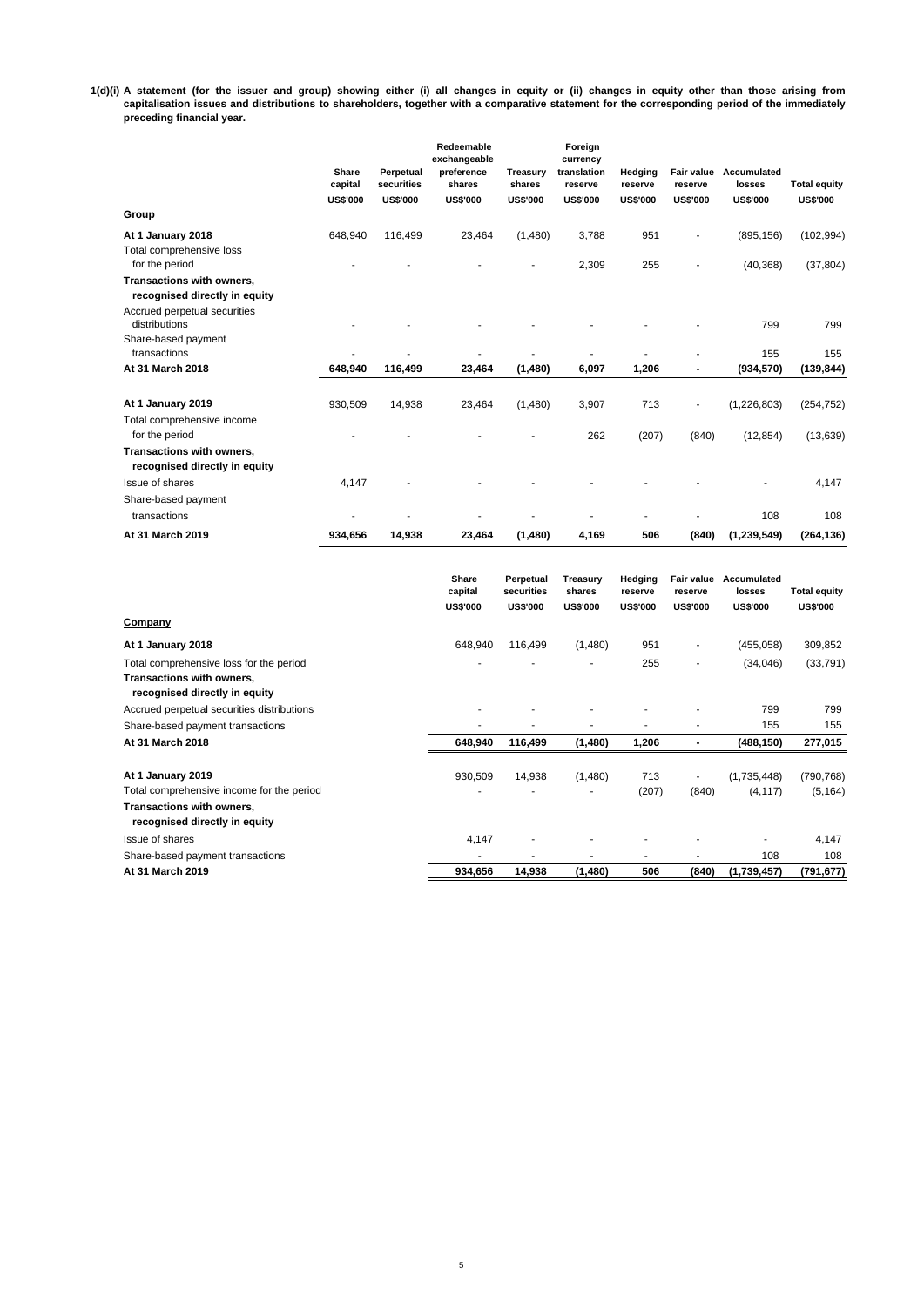**1(d)(ii) Details of any changes in the company's share capital arising from rights issue, bonus issue, share buybacks, exercise of share options or warrants, conversion of other issues of equity securities, issue of shares for cash or as consideration for acquisition or for any other purpose since the end of the** previous period reported on. State also the number of shares that may be issued on conversion of all **the outstanding convertibles, as well as the number of shares held as treasury shares and subsidiary holdings, if any, against the percentage of aggregate number of treasury shares and subsidiary** holdings against the total number of issued shares outstanding in a class that is listed as at the end of **the current financial period reported on and as at the end of the corresponding period of the**

During the first quarter of 2019, the Company had issued 20,223,469 new shares pursuant to the exercise of a call option at the issue price of S\$0.2763 per share by a private subscriber. Considerations from these new shares amounting to approximately US\$4.1 million were used for settlement of outstanding amount due from the Company to the private subscriber.

The above newly issued shares rank pari passu in all respects with the previously issued shares.

As at 31 March 2019, the share capital less treasury shares of the Company was 3,728,006,259 ordinary shares (3,731,190,259 issued ordinary shares less 3,184,000 treasury shares). As at 31 December 2018, the share capital less treasury shares of the Company was 3,707,782,790 ordinary shares (3,710,966,790 issued ordinary shares less 3,184,000 treasury shares).

As at 31 March 2019, the Company had S\$138.1 million of outstanding convertible bonds and perpetual securities available for conversion into 499,638,075 ordinary shares of the Company (the conversion price is reset every six months). In addition, there were 300 redeemable exchangeable preference shares in a subsidiary available for exchange to 19,787,830 ordinary shares of the Company. As at 31 December 2018, the Company had S\$138.1 million of outstanding convertible bonds and perpetual securities available for conversion into 499,638,075 ordinary shares of the Company (the conversion price is reset every six months). In addition, there were 300 redeemable exchangeable preference shares in a subsidiary available for exchange to 19,787,830 ordinary shares of the Company.

There were no subsidiary holdings as at 31 March 2019 and 31 December 2018.

### 1(d)(iii) To show the total number of issued shares excluding treasury shares as at the end of the current **financial period and as at the end of the immediately preceding year.**

As at 31 March, the issued and paid up share capital excluding treasury shares of the Company comprised 3,728,006,259 (31 December 2018: 3,707,782,790) ordinary shares.

As at 31 March 2019, subsidiary of the Company has 300 (31 December 2018: 300) redeemable exchangeable preference shares outstanding.

### **1(d)(iv) A statement showing all sales, transfers, disposal, cancellation and/or use of treasury shares as at the**

The movement of treasury shares are as follows: As at 1 January 2019 = 3,184,000 shares Purchase of treasury shares during the period = Nil Transfer of treasury shares during the period  $=$  Nil As at 31 March 2019 = 3,184,000 shares

#### **1(d)(v) A statement showing all sales, transfers, cancellation and/or use of subsidiary holdings as at the end of**

Not applicable.

#### **2. Whether the figures have been audited, or reviewed and in accordance with which auditing standard or**

The figures have not been audited or reviewed by the Company's auditors.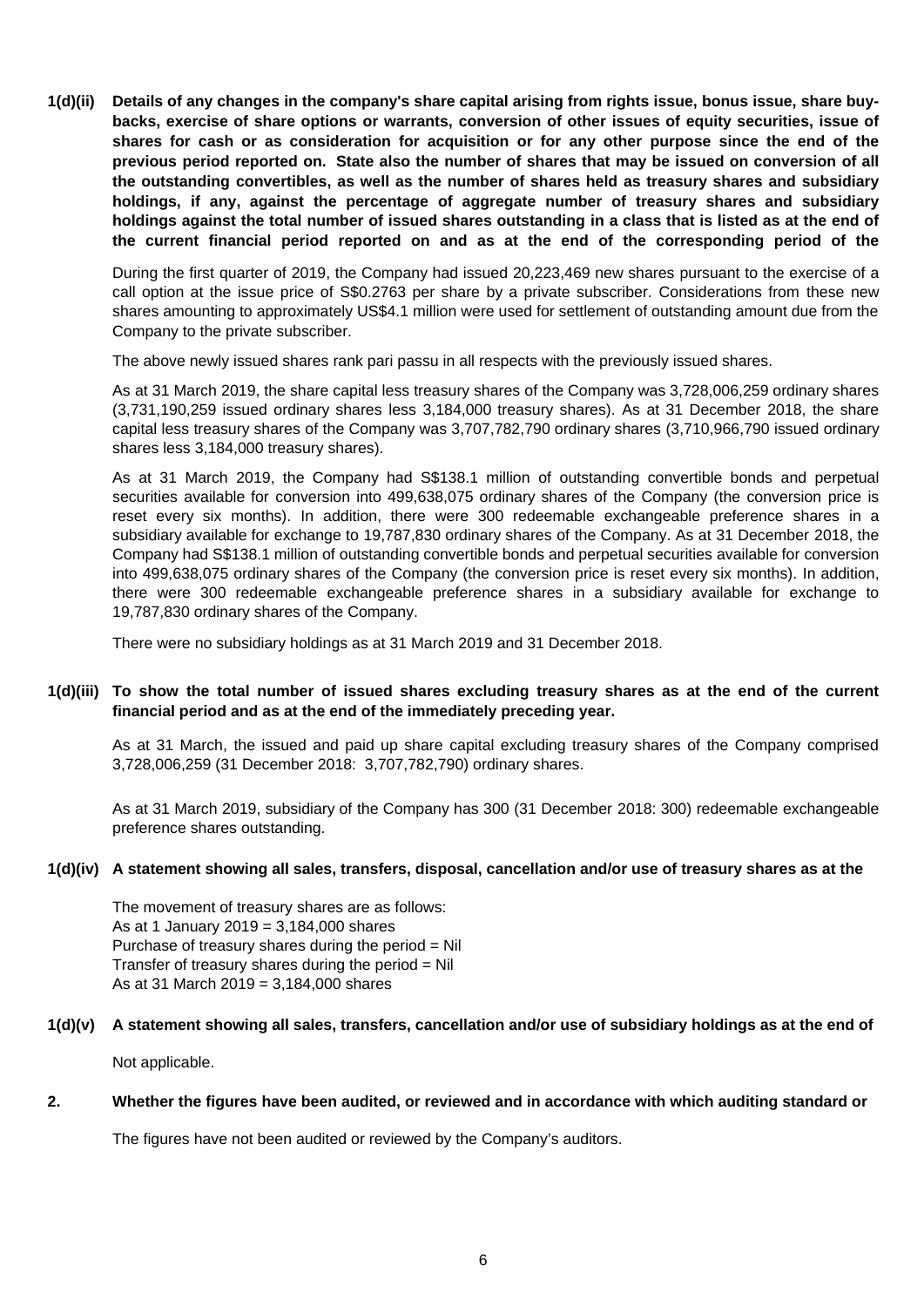#### **3. Where the figures have been audited or reviewed, the auditors' report (including any qualifications or emphasis of a matter).**

Not applicable.

#### **4. Whether the same accounting policies and methods of computation as in the issuer's most recently**

Except as disclosed under note 5 below, the Group has applied the same accounting policies and methods of computation in the financial statements for the current reporting period as that of the audited financial statements for the year ended 31 December 2018.

#### **5. If there are any changes in the accounting policies and methods of computation, including any required by an accounting standard, what has changed, as well as the reasons for, and the effect of, the change.**

The Group has applied the same accounting policies and methods of computation in the financial statements for the current reporting period as that of the audited financial statements for the year ended 31 December 2018, except for the adoption of new/revised SFRS(I) applicable for the financial period beginning 1 January 2019 as follows:

### SFRS(I) 16 *Leases*

SFRS(I) INT 23 *Uncertainty over Income Tax Treatments Long-term Interests in Associates and Joint Ventures* (Amendments to SFRS(I) 1-28) *Prepayment Features with Negative Compensation* (Amendments to SFRS(I) 9) *Previously Held Interest in a Joint Operation* (Amendments to SFRS(I) 3 and 11) *Income Tax Consequences of Payments on Financial Instruments Classified as Equity* (Amendments to SFRS(I) 1-12) *Borrowing Costs Eligible for Capitalisation* (Amendments to SFRS(I) 1-23)

*Plan Amendment, Curtailment or Settlement* (Amendments to SFRS(I) 1-19)

#### **SFRS(I) 16** *Leases*

SFRS(I) 16 introduces a single, on-balance sheet lease accounting model for lessees. A lessee recognises a right-of use ("ROU") asset representing its right to use the underlying asset and a lease liability representing its obligation to make lease payments. There are recognition exemptions for short-term leases and leases of lowvalue items. Lessor accounting remains similar to the current standard – i.e. lessors continue to classify leases as finance or operating leases. SFRS(I) 16 replaces existing lease accounting guidance, including SFRS(I) 1-17 Leases, SFRS(I) INT 4 Determining whether an Arrangement contains a Lease, SFRS(I) INT 1-15 Operating Leases – Incentives and SFRS(I) INT 1-27 *Evaluating the Substance of Transactions Involving the Legal Form of a Lease* . The standard is effective forannual periods beginning on or after 1 January 2019, with early adoption permitted.

The Group and the Company plan to apply SFRS(I) 16 initially on 1 January 2019, using the modified retrospective approach. Therefore, the cumulative effect of adopting SFRS(I) 16 will be recognised as an adjustment to the opening balance of accumulated profits at 1 January 2019, with no restatement of comparative information. The Group and the Company plan to apply the practical expedient to grandfather the definition of a lease on transition. This means that they will apply SFRS(I) 16 to allcontracts entered into before 1 January 2019 and identified as leases in accordance with SFRS(I) 1-17 and SFRS(I) INT 4.

#### The Group and the Company as Lessee

The Group and the Company expect to measure lease liabilities by applying a single discount rate to their portfolio. For lease contracts that contain the option to renew, the Group and the Company are expected to use hindsight in determining the lease term.

The Group and the Company expect their existing operating lease arrangements to be recognised as ROU assets with corresponding lease liabilities under SFRS(I) 16. Lease payments increment or inflation are included in the measurement of lease liabilities as at date of initial application. The nature of expenses related to those leases will change as SFRS(I) 16 replaces the straight-line operating lease expense with depreciation charge for ROU assets and interest expense on lease liabilities.

### The Group as Lessor

SFRS(I) 16 substantially carries forward the current existing lessor accounting requirements. Accordingly, the Group continues to classify its leases as operating leases or finance leases, and to account for these two types of leases using the existing operating lease and finance lease accounting models respectively.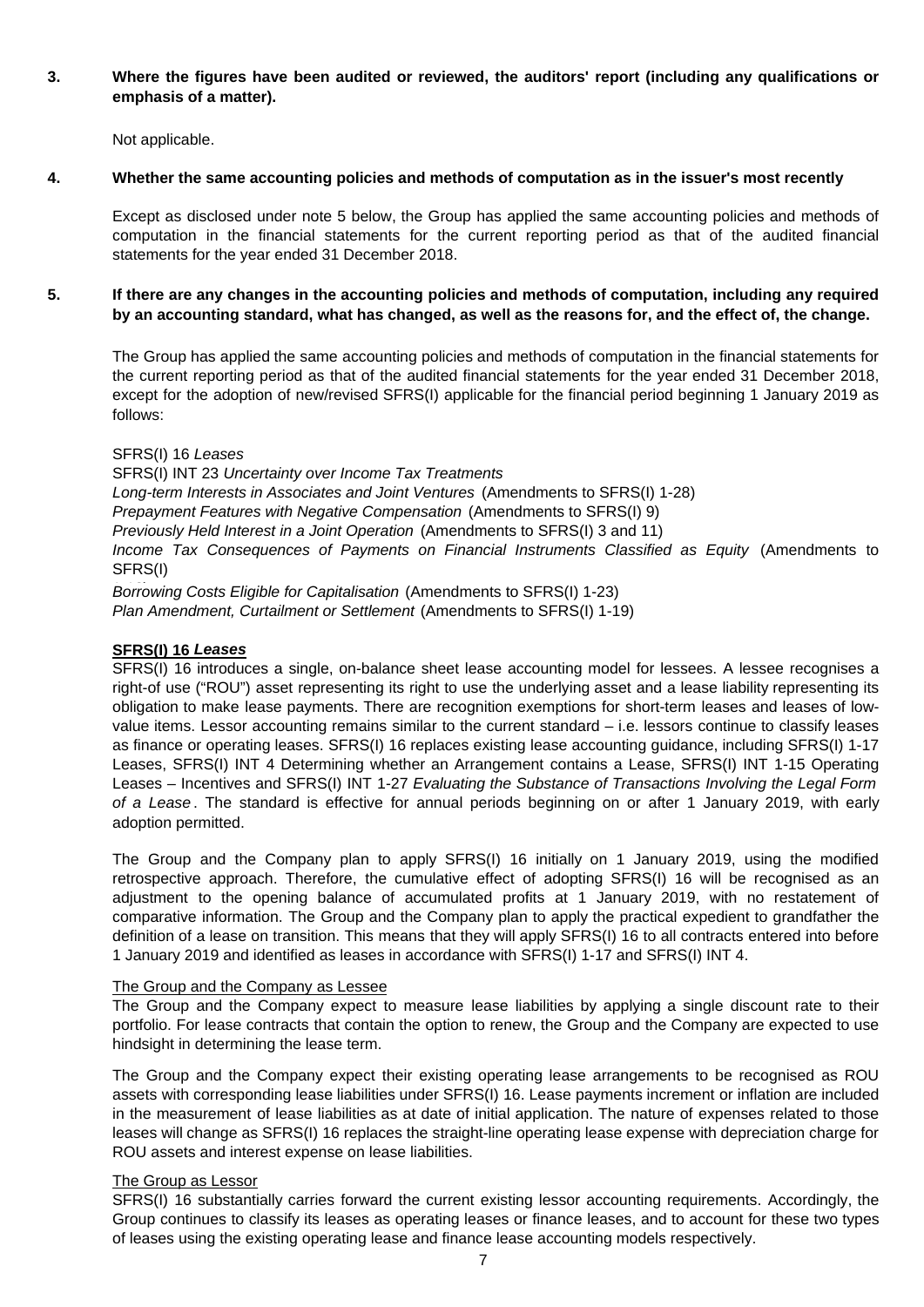**6. Earnings per ordinary share ofthe group for the current financial period reported on and the corresponding period of the immediately preceding financial year, after deducting any provision for**

|                                      | <b>Group (First Quarter)</b><br>3 months ended |               |  |  |  |
|--------------------------------------|------------------------------------------------|---------------|--|--|--|
|                                      | 31.03.2019                                     | 31.03.2018    |  |  |  |
| (in US\$ cents)                      |                                                |               |  |  |  |
| (a) Based on weighted average number | $-0.35$ cts                                    | $-2.31$ cts   |  |  |  |
| (b) On a fully diluted basis         | $-0.35$ cts                                    | $-2.31$ cts   |  |  |  |
| Note:                                |                                                |               |  |  |  |
| Weighted average ordinary shares     |                                                |               |  |  |  |
| for calculation of:                  |                                                |               |  |  |  |
| Basic earnings per share<br>۰        | 3,720,815,692                                  | 2,073,843,405 |  |  |  |
| Diluted earnings per share*          | 3,720,815,692                                  | 2,073,843,405 |  |  |  |

\* As the period ended 31 March 2019 is in a loss position before fair value adjustments (non-operating item), share options and warrants were not included in the computation of the diluted earnings per share because these potential ordinary shares were anti-dilutive.

**7. Net asset value (for the issuer and group) per ordinary share based on the total number of issued shares excluding treasury shares of the issuer at the end of the:-**

### **(a) current financial period reported on; and**

**(b) immediately preceding financial year.**

|                                                                                                                                                                       | Group       |            | Company              |                      |
|-----------------------------------------------------------------------------------------------------------------------------------------------------------------------|-------------|------------|----------------------|----------------------|
|                                                                                                                                                                       | 31.03.2019  | 31.12.2018 | 31.03.2019           | 31.12.2018           |
| (in US\$ cents)<br>Net asset value per ordinary share<br>based on existing issued share capital<br>excluding treasury shares as at the end<br>of the year reported on | $-7.12$ cts | - 6.87 cts | $-21.35 \text{ cts}$ | $-21.33 \text{ cts}$ |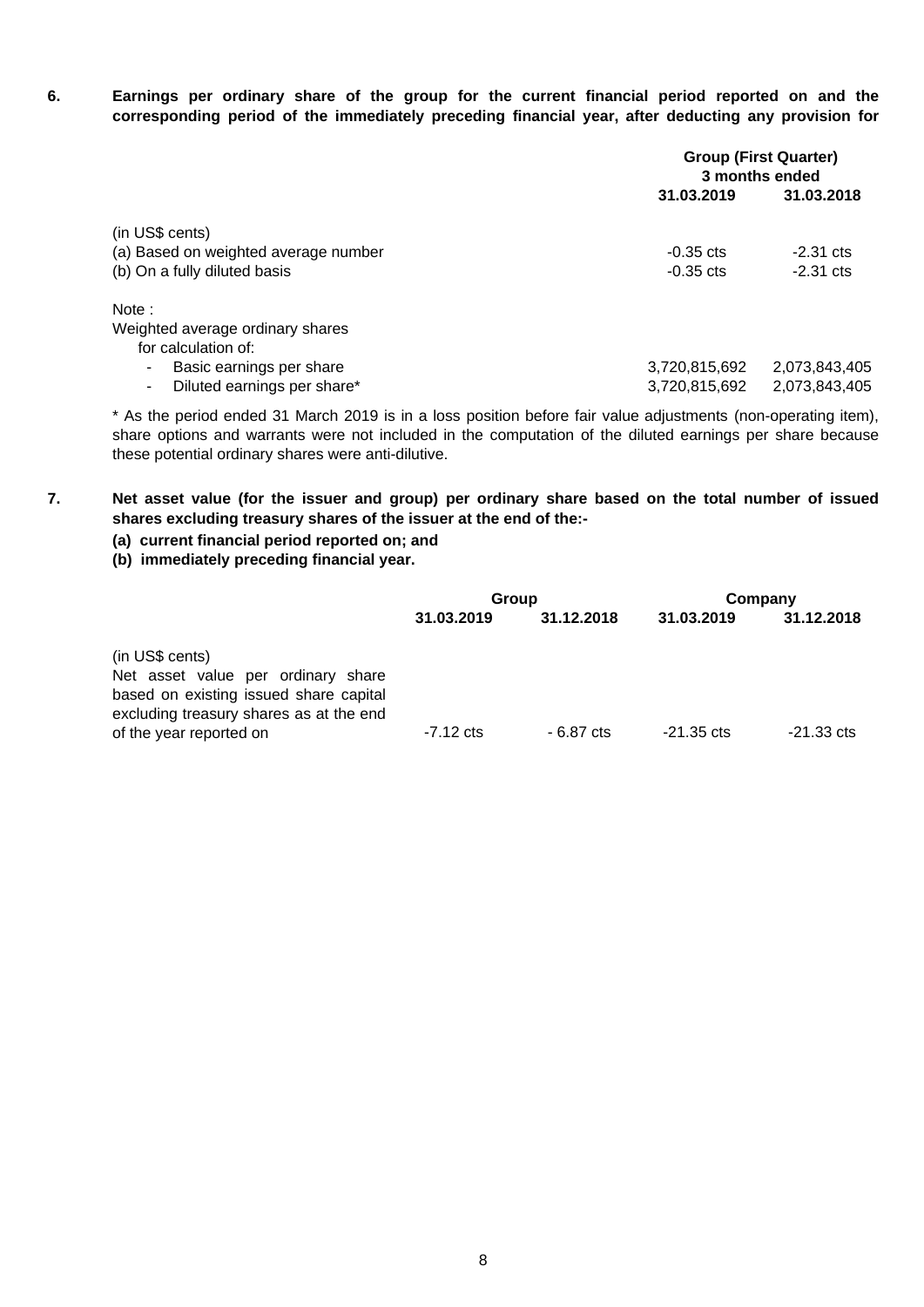**8.** A review of the performance of the group, to the extent necessary for a reasonable understanding of the **group's business. It must include a discussion of the following:-**

**(a) any significant factors that affected the turnover, costs, and earnings of the group for the current financial period reported on, including (where applicable) seasonal or cyclical factors; and**

**(b) any material factors that affected the cash flow, working capital, assets or liabilities of the group during the current financial period reported on.**

#### **INCOME STATEMENT REVIEW**

#### **1Q19 vs 1Q18**

The Group's revenue for the three months ended 31 March 2019 ("1Q19") decreased by US\$9.7 million (25.8%) to US\$28.0 million as compared to the corresponding three months ended 31 March 2018 ("1Q18"). The decrease in revenue was mainly due to:

- (i) drop in utilisation rates of liftboats as a result of continued delays in re-deployment of the Group's assets due to working capital constraints pending finalisation of the additional revolving credit facilities;
- (ii) the systemic problem such as credit crunch faced by shipyards, equipment suppliers and service providers used by the Group. The tighter credit terms imposed by these vendors coupled with the inability of the Group to drawdown the required funds from its secured lenders has severely affected the Group's ability to operate, maintain and deploy its vessels; and
- (iii) overall reduction in charter rates across the Group's fleet of vessels.

The cost of sales and servicing for 1Q19 decreased by US\$5.7 million (18.0%) to US\$25.9 million as compared to 1Q18, mainly due to lower depreciation expenses and decrease in utilisation of vessels.

As a result of the above, the Group recorded a gross profit of US\$2.2 million in1Q19 compared with US\$6.2 million in 1Q18.

Other income in 1Q19 was mainly due to gain on disposal of a vessel and proceeds received from insurance claims.

The decrease in other operating expenses in 1Q19 was mainly due to lower foreign exchange losses incurred and the absence of restructuring costs incurred by the Group in 1Q18.

Finance income has increased in 1Q19 mainly due to increase in interest income from loans to joint ventures.

Finance costs have increased in 1Q19 mainly due to amortisation of the fair value recognised on the Debt Securities and term loans during the period, which amounted to approximately US\$3.3 million (1Q18: Nil).

The share of associates and jointly controlled entities' results have improved in 1Q19 as compared to 1Q18, mainly due to operating profit generated from completion certain projects by an associate.

The Group generated loss before income tax of US\$12.3 million in 1Q19 as a result of all the above.

Charter income derived from Singapore flagged vessels are exempted from tax under Section 13A of the Income Tax Act of Singapore. Current period income tax expense of US\$0.6 million relates to the corporate tax expense and withholding tax expense incurred by vessels operating in certain overseas waters.

#### **STATEMENT OF FINANCIAL POSITION REVIEW**

#### **Non-current Assets**

The Group's Non-current Assets amounted to US\$1,078.2 million as at 31 March 2019. The decrease in Noncurrent Assets was mainly due to depreciation charges on Plant and Equipment during the period. The decrease is mainly offset against addition of Plant and Equipment and share of profit from an associate during the period.

### **Current Assets**

The Group's Current Assets amounted to US\$253.2 million as at 31 March 2019. The decrease as compared to the Group's Current Assets as at 31 December 2018 was mainly due to collections of charter hire receipts and disposal of asset held for sale during the period.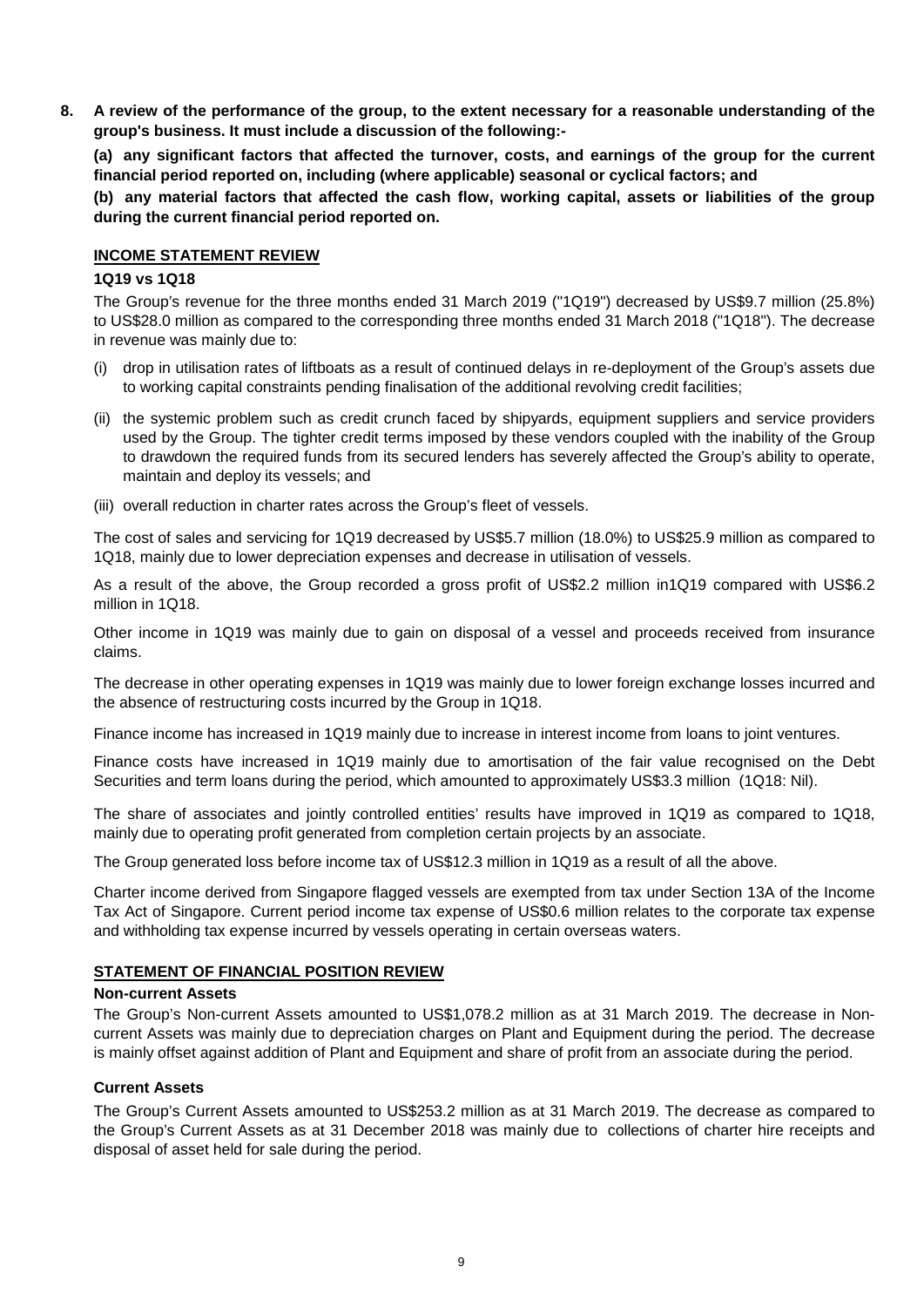### **Total Liabilities**

The Group's Total Liabilities amounted to US\$1,595.5 million as at 31 March 2019. The decrease in Total Liabilities was mainly due to the settlement of an outstanding amount due to a private subscriber by way of issuance of new ordinary shares in the Company following the exercise of a call option by the private subscriber. This decrease is offset by increase in Debt Securities due to amortisation of the fair value recognised on the debt securities.

#### **Total Equity**

The decrease in Total Equity was attributable mainly due to the loss generated for the period, offset by issuance of new ordinary shares.

#### **Going concern**

The Group and the Company has net liabilities of US\$264.1 million and US\$791.7 million respectively as at 31 March 2019. This was mainly due to the losses incurred by the Group during the period as described above. The Group will endeavour to engage closely with the secured lenders to complete the required documentation in order to expedite the drawdown of the additional revolving credit facilities from the secured lenders to deploy the Group's vessels back to work.

Subsequent to the previous announcements made by the Company on 31 March 2019, 12 April 2019 and 15 April 2019, in relation to the Proposed Subscription and the Proposed Grant of Options with Yinson Eden Pte.Ltd. (the "Subscriber"), an indirect wholly-owned subsidiary of Yinson Holdings Berhad ("Yinson"), the Company has been informed that the Subscriber is still in negotiations with the Designated Lenders.

Notwithstanding the net liability position of the Group, the Board believes that the Group's going concern assumption is appropriate for the following reasons:

- (1) the Group is still currently generating positive operating cash flows and has generated a net increase in cash balance of US\$0.3 million during 1Q19, and barring any unforeseen circumstances, the Group is expected to continue to generate positive cash flows for the foreseeable future;
- (2) the Group is in a net current asset position as of 31 March 2019, and is able to meet its short term obligations as and when they fall due;
- (3) the Refinancing Exercise of the Group was completed in 2018, with the earliest bullet repayment on the Group's borrowings due only in November 2023. This has provided the Group with a runway to reduce its debt to a sustainable level and achieve a sustainable capital structure; and
- (4) the Company's net current liabilities position of US\$318.6 million was mainly due to amount due to subsidiaries of US\$325.4 million as at 31 March 2019. If the amount due to subsidiaries of US\$325.4 million were excluded from the net current liabilities position of the Company, it would result in a net current asset position of US\$6.8 million.

## **STATEMENT OF CASH FLOWS REVIEW**

#### **Cash Flow from Operating Activities**

The Group's net cash inflow from operating activities was US\$8.2 million. This was mainly due to the net cash generated by the operations of the Group.

#### **Cash Flow from Investing Activities**

The Group's net cash used in investing activities was US\$1.3 million. This was mainly due to deployment of funds towards the vessels and assets under construction, partially offset by the proceeds from sale of asset held for sale.

#### .**Cash Flow from Financing Activities**

The Group's net cash used in financing activities was US\$6.7 million. This was mainly due to repayment of bank loans and payment of interest.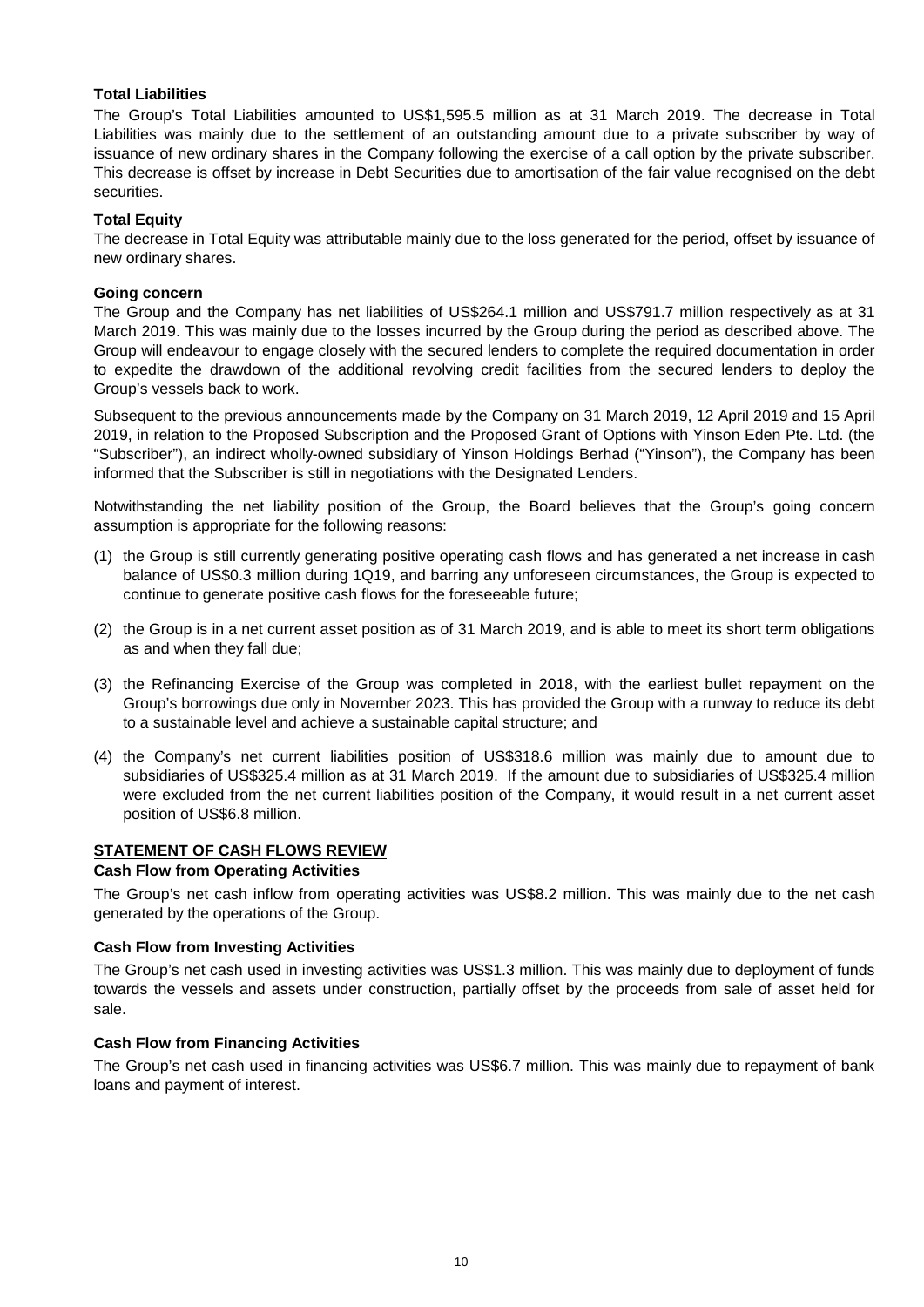#### **9. Where a forecast, or a prospect statement, has been previously disclosed to shareholders, any variance between it and the actual results.**

In line with the prospect statement made in 4Q18.

#### 10. A commentary at the date of the announcement of the significant trends and competitive conditions of the industry in which the group operates and any known factors or events that may affect the group in the **next reporting period and the next 12 months.**

There has not been any significant improvement in the overall market conditions for the offshore oil and gas industries. The continued uncertainty in the oil prices that has affected the Group's clients coupled with the persistent oversupply of certain marine assets like tugs, barges, workboats and jack ups continues to present challenges to the Group. The availability of funds from the lenders remains crucial to the Group's ability to put its mainly production related asset into deployment to meet the requirements of its clients and the management is still working intimately with the secured lenders on the disbursement of the required funds. In addition, the Group has entered into agreement with Yinson to be the Group's strategic investor, subject to certain conditions to be met.

### **11. Dividend**

# *(a) Current Financial Period Reported On*

Any dividend declared for the current financial period reported on? None

# *(b) Corresponding Period of the Immediately Preceding Financial Year*

None Any dividend declared for the corresponding period of the immediately preceding financial year?

# *(c) Date payable*

Not applicable

*(d) Books closure date*

Not applicable

### **12. If no dividend has been declared/recommended, a statement to that effect**

### Not applicable

## 13. If the Group has obtained a general mandate from shareholders for IPTs, the aggregate value of such transactions as required under Rule 920(1)(a)(ii). If no IPT mandate has been obtained, a statement to that **effect.**

There was no interested person transaction during the period under review. The Company has not obtained a general mandate from shareholders for interested person transaction.

### **14. Confirmation of undertakings from Directors and Executive Officers**

The Company has procured undertakings from all its directors and executive officers in compliance with Listing Rule 720(1).

## **BY ORDER OF THE BOARD**

**Tan Wee Sin Company Secretary**

**15 May 2019**